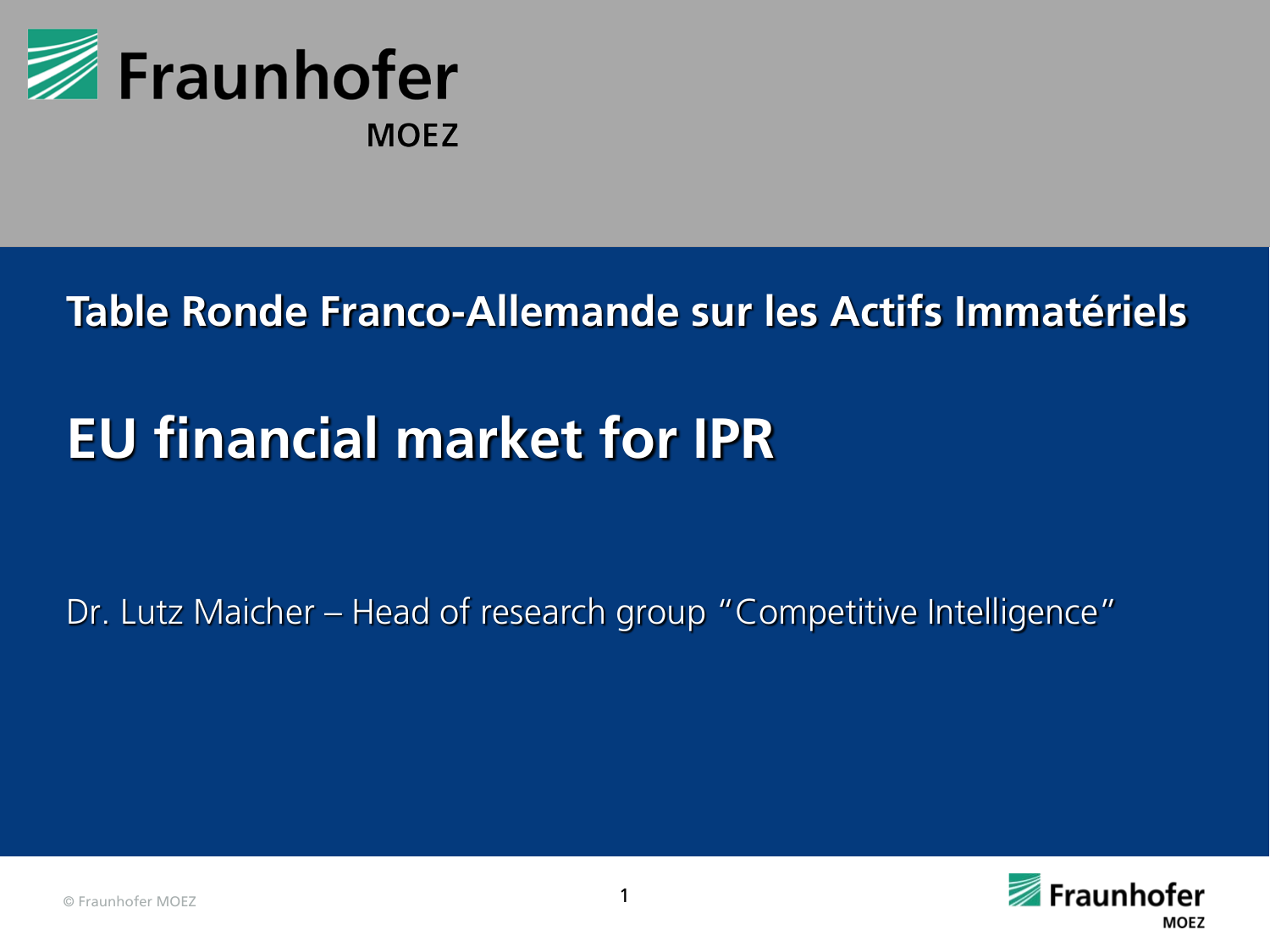#### **Project:** "Creating a financial market for IPR"

Institute of Technology Management University of St.Gallen



#### **Final report for**

EU Tender No 3/PP/ENT/CIP/10/A/NO2S003

"Creating a financial market for IPR"

6 December 2011

**Authors:** 

Martin Bader, Oliver Gassmann, Pirjo Jha, Florian Liegler, Lutz Maicher, Thorsten Posselt, Steffen Preissler, Frauke Ruether, Stephan Wabra

Contractor: Universität St.Gallen

Dufourstasse 50 9000 St. Gallen Switzerland

**Represented by:** 

Institute of Technology Management (ITEM-HSG)

Dufourstrasse 40a 9000 St. Gallen Switzerland

Subcontractor: Fraunhofer Gesellschaft zur Förderung der angewandten Forschung e.V. Hansastrasse 27 C 80686 Munich

Represented by:

Fraunhofer Zentrum für Mittel und Osteuropa (MOEZ)

Neumarkt 9 - 19 04109 Leipzig Germany

Germany

#### EC project(2011) – focused on patents

*What do we know about patents that are traded in Europe and worldwide?* 

*How should Europe respond to the current IP market developments?*

http://ec.europa.eu/enterprise/policies/ innovation/policy/intellectual-property/index\_en.htm

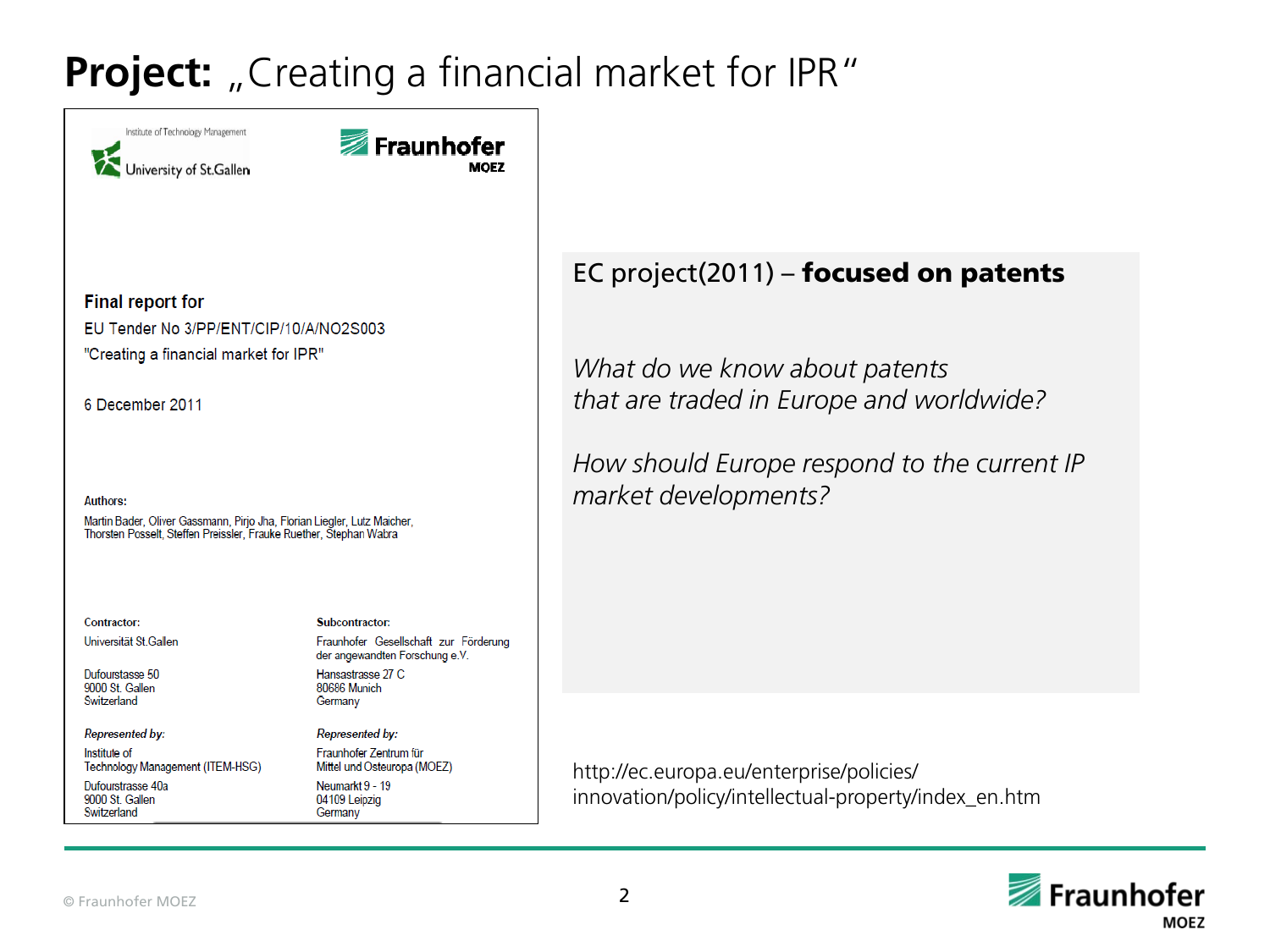### **IPR market framework**



Martin Bader, Oliver Gassmann, Pirjo Jha, Florian Liegler, Lutz Maicher, Thorsten Posselt, Steffen Preissler, Frauke Ruether, Liina Tonisson and Stephan Wabra: Creating an organised IP rights market in Europe. In: IAM, July/August 2012, pp. 33

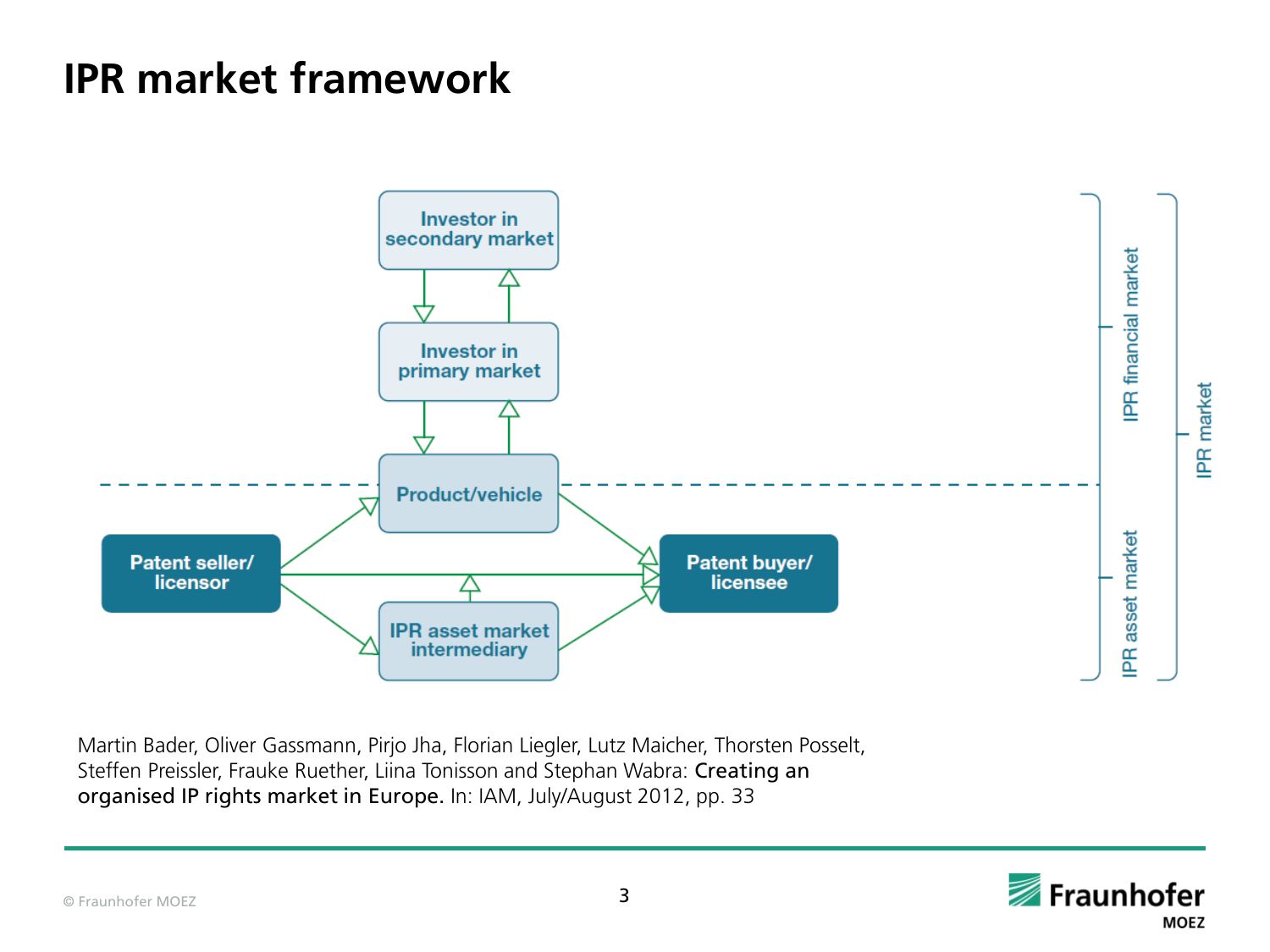### **Equity-based vehicles**



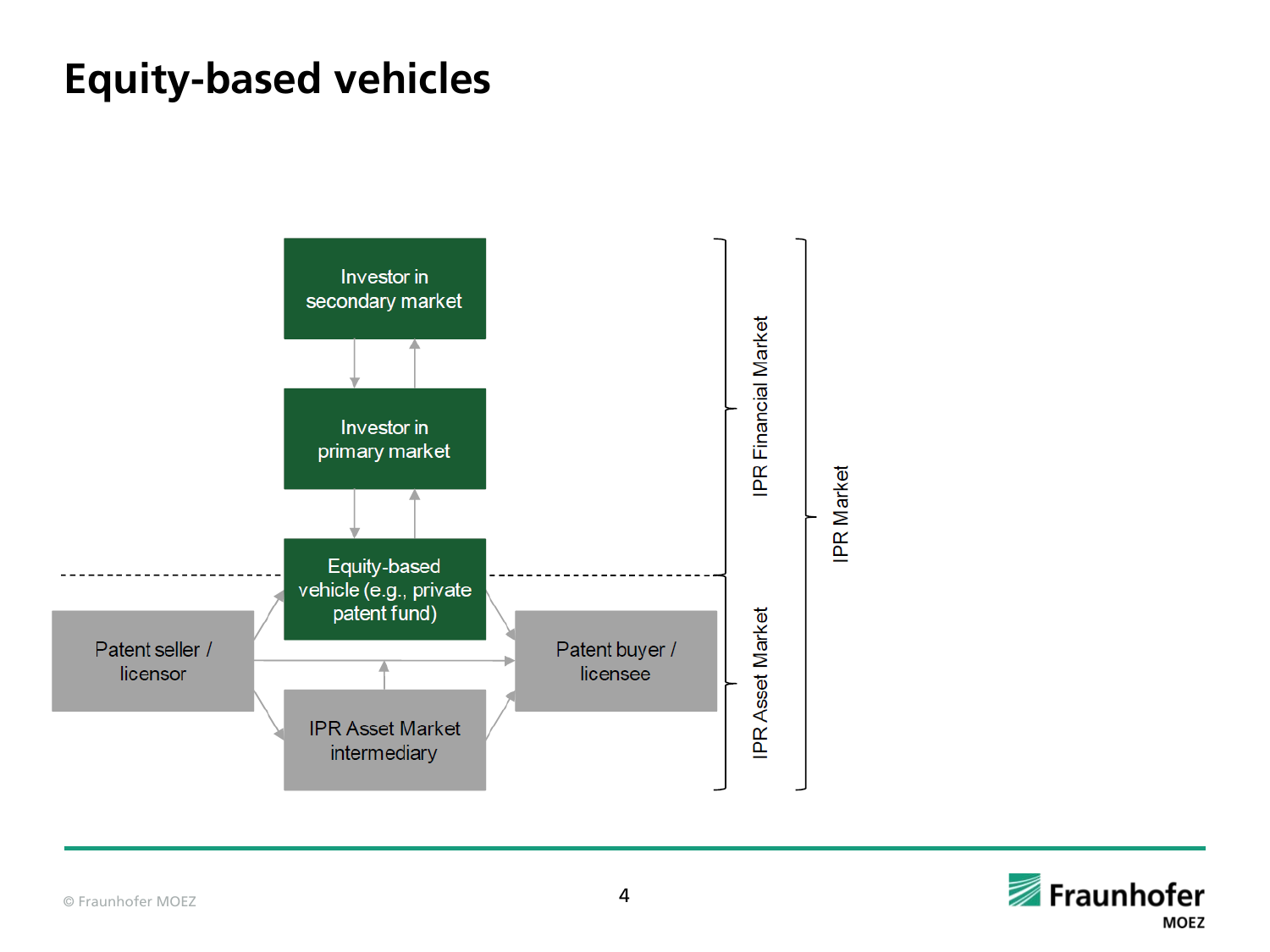

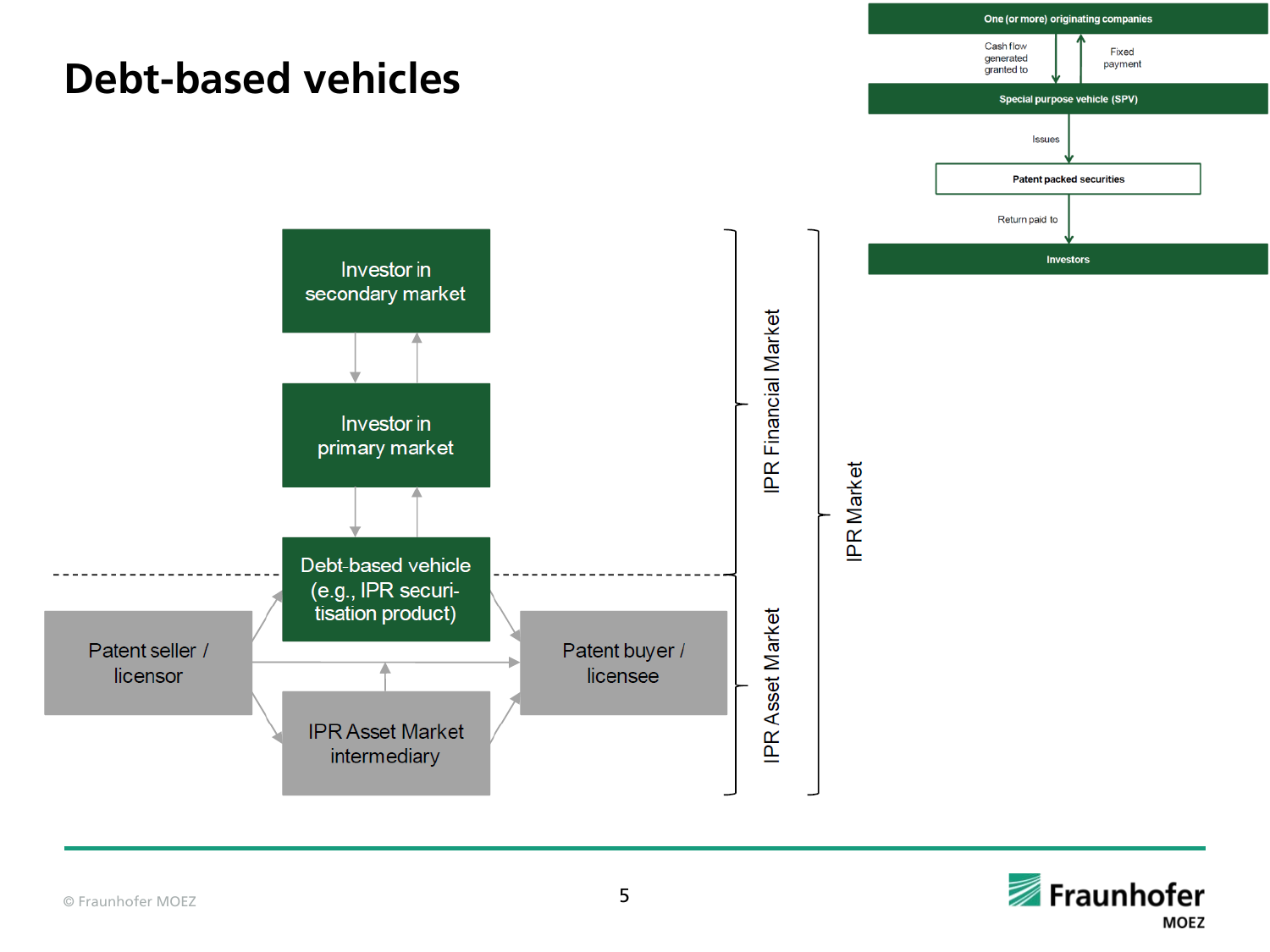# **Public-private vehicle structure**



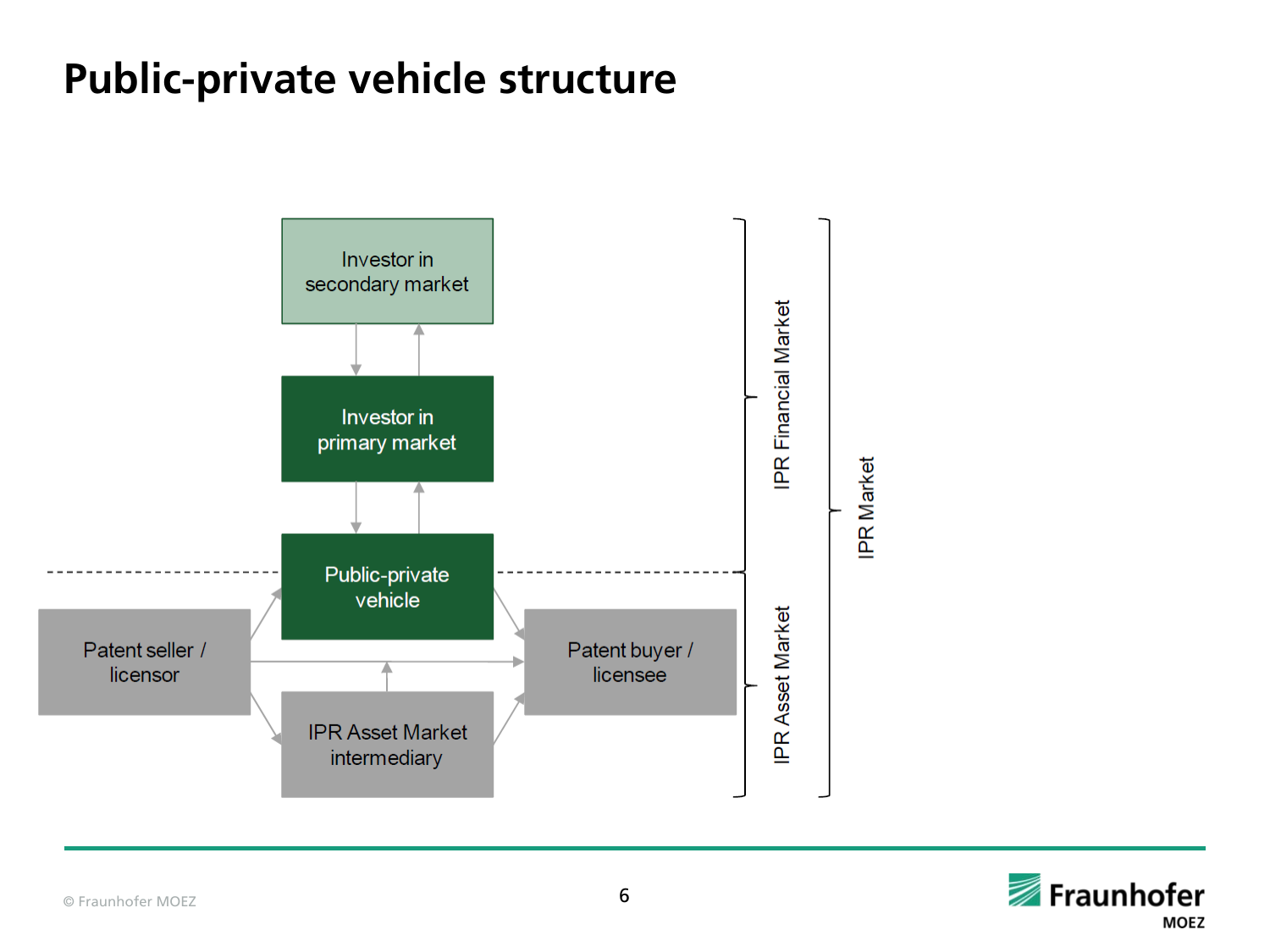

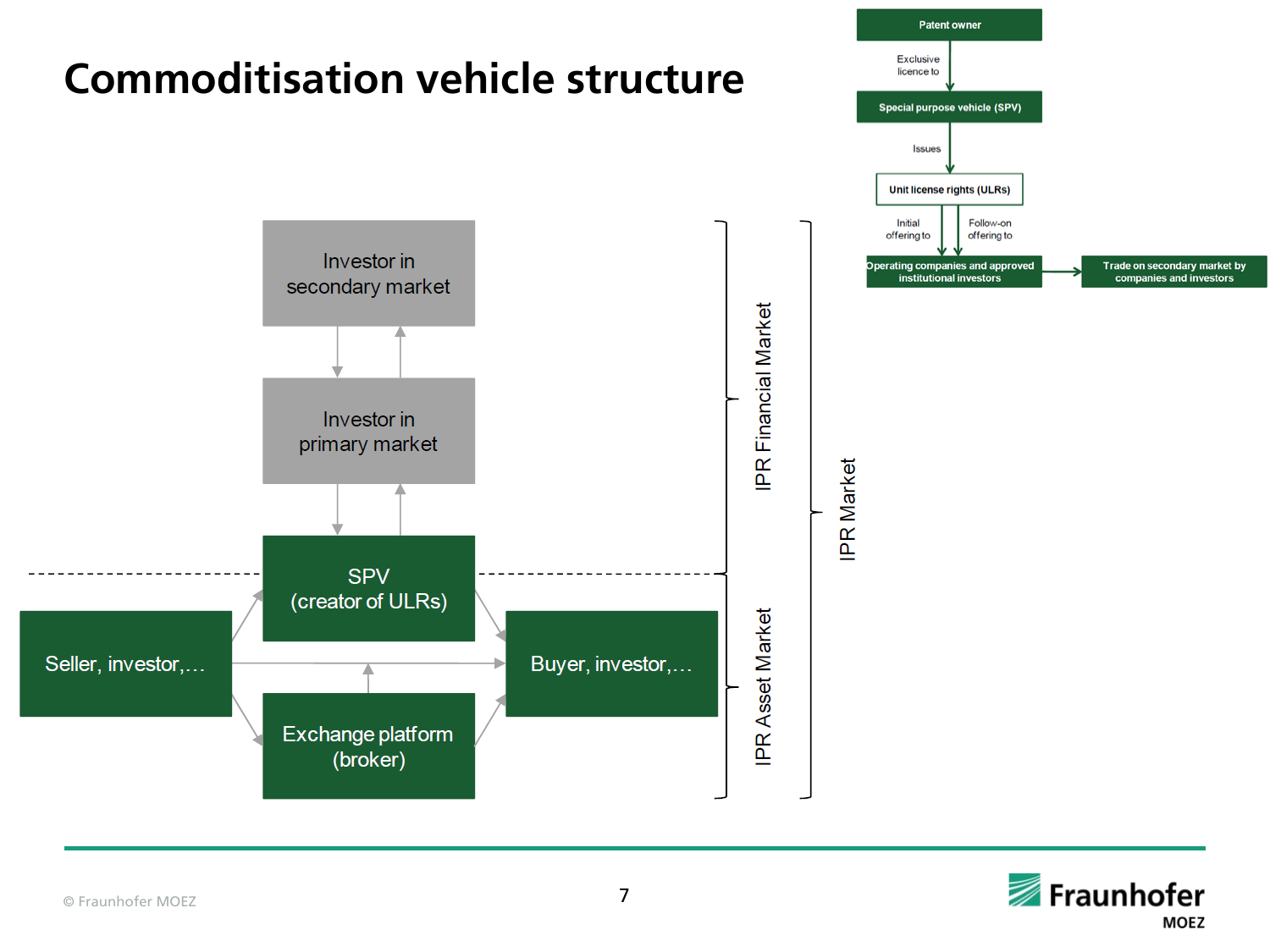### **General Recommendation**



To reduce the flow of innovations out from the EU, to reduce fragmentation of the IPR Market, and to increase liquidity and transparency on the IPR Market, the EC should create a single IPR Asset Market in Europe.

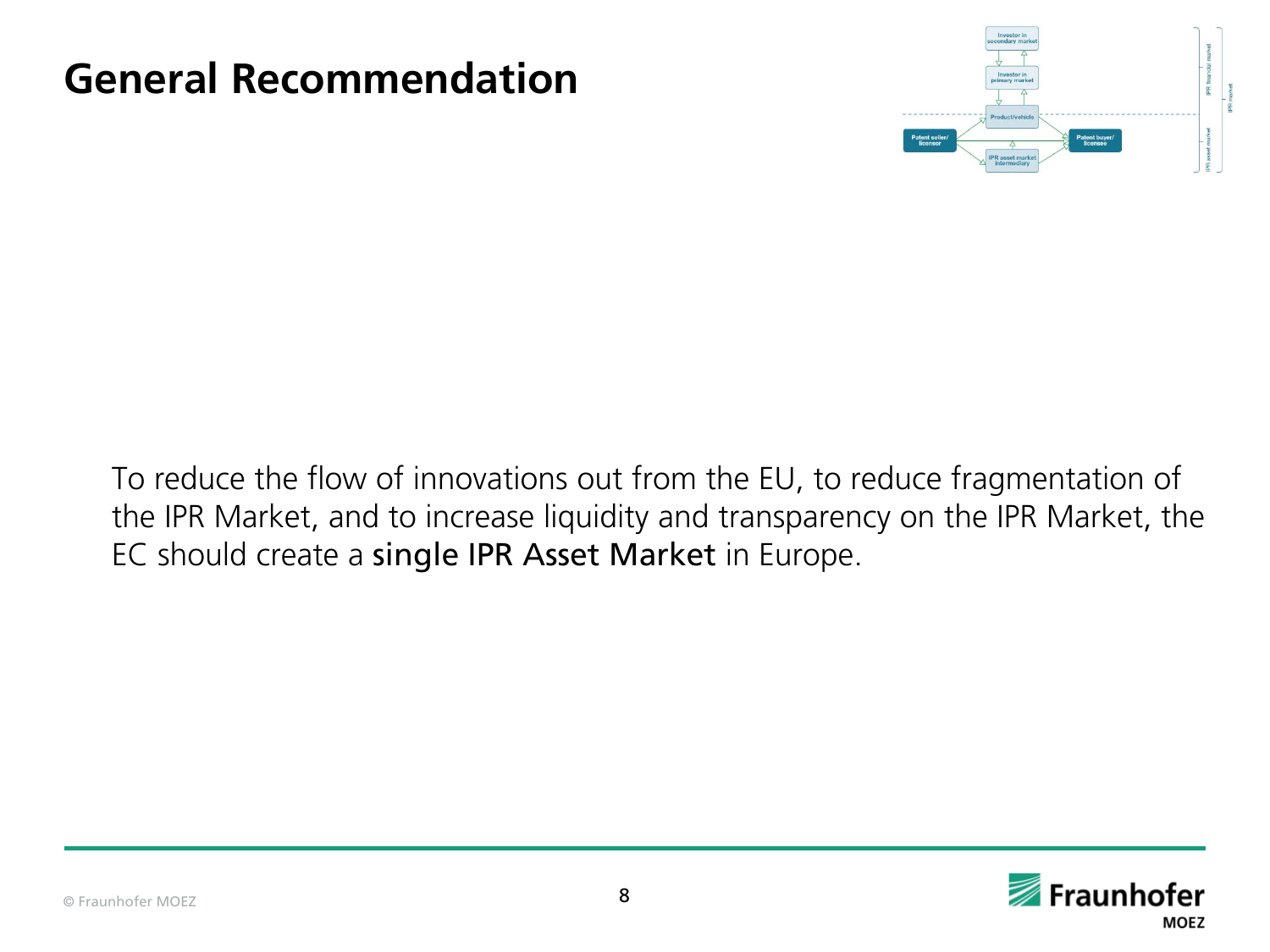# **Recommendations for IPR Asset Market (1/2)**



To increase the confidence of actors regarding the IPR Asset Market, the EC should ensure a common, high patent quality and its enforceability across Europe.

To increase SMEs' participation in the IPR Asset Market, the EC should foster the the IPR awareness and literacy of European SME and research institutions.

To facilitate IP transactions and increase actors' certainty regarding patent valuation methods, the EC should foster the dissemination of information on existing patent valuation methods among the actors.

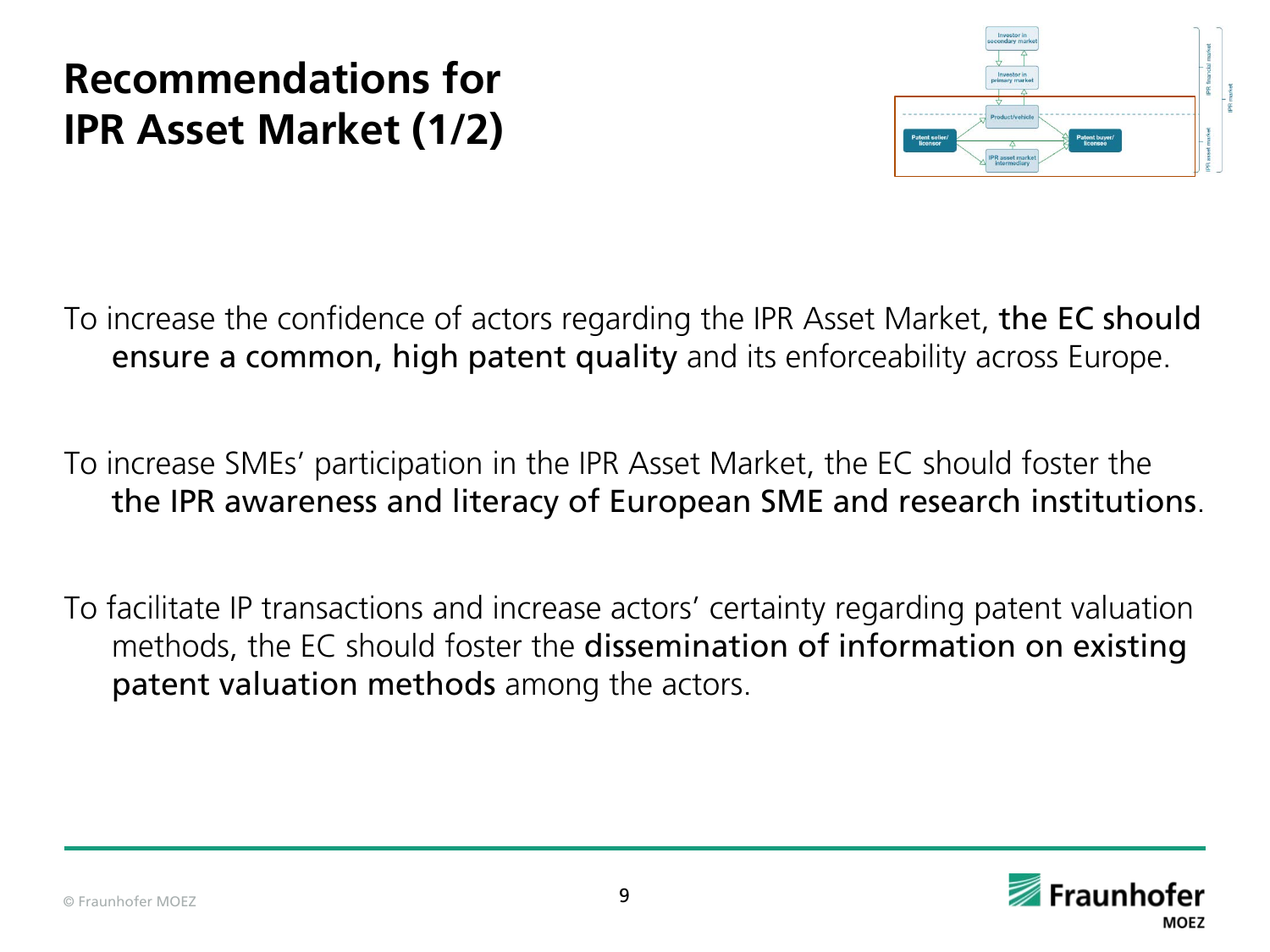# **Recommendations for IPR Asset Market (2/2)**



To facilitate IP transactions on the IPR Asset Market, the EC should promote licensing as a preferred mode of IP transactions on the IPR Asset Market.

To facilitate IP circulation in the IPR Asset Market, the EC should continue to foster the professional level of technology transfer structures in the EU.

To support the expansion of European companies to non-EU IPR Markets, the EC should foster the global harmonisation of IPR systems and foster efficient IPR enforcement outside the EU.

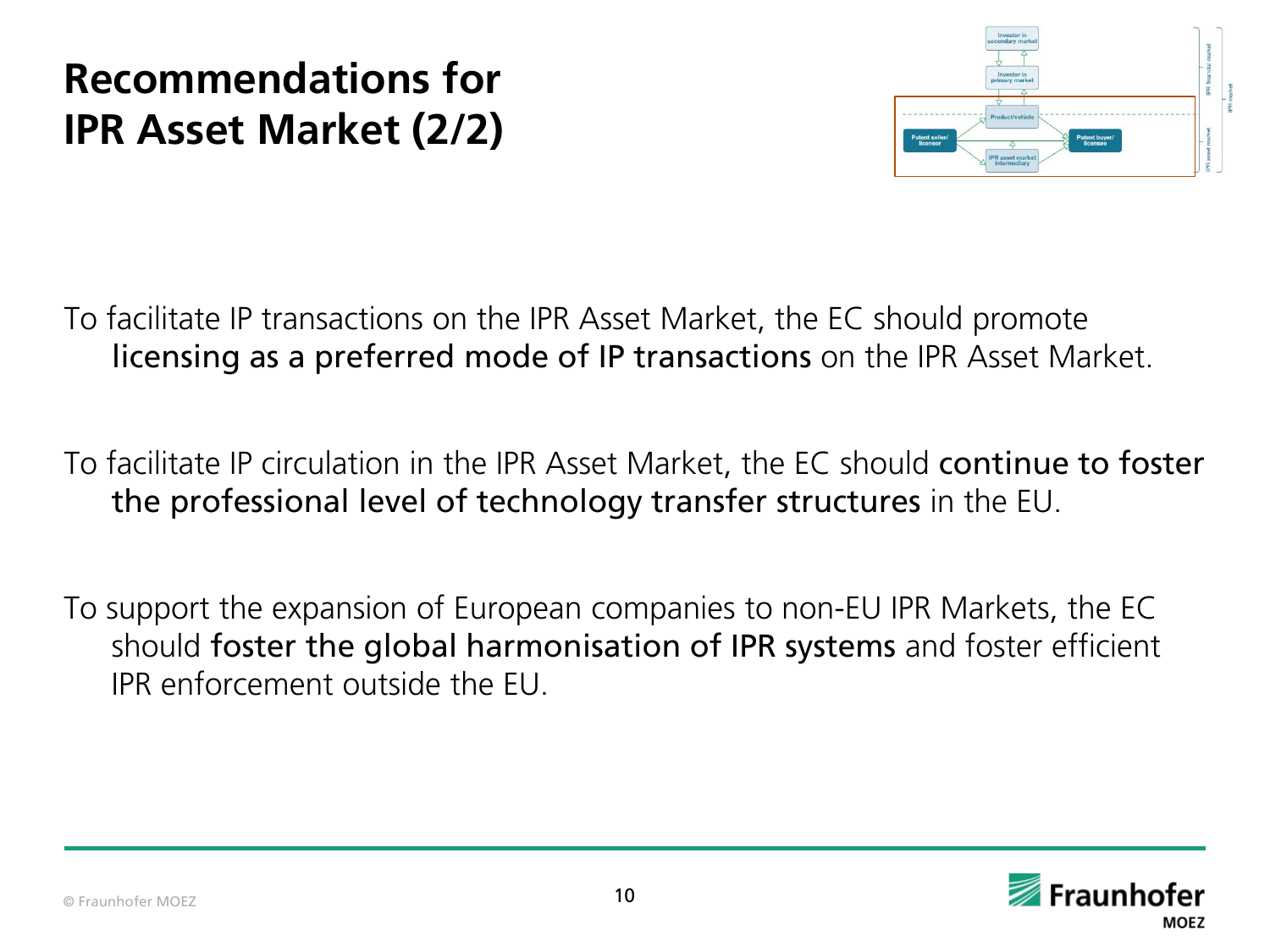#### $TRY$  IT  $\rightarrow$  http://s.fhg.de/ipib

#### operating since 1897

#### **Awapatent AB**



of IP practitioners worldwide. The IPIB The **IP Industry Base** from Fraunhofer MOEZ aims to provide comprehensive and up-to-date profiles introduces a classification of IP services.



The IP industry base is a publicfunded and non-profit database dedicated to research purposes. It is free and open to anyone under the condition of fair usage.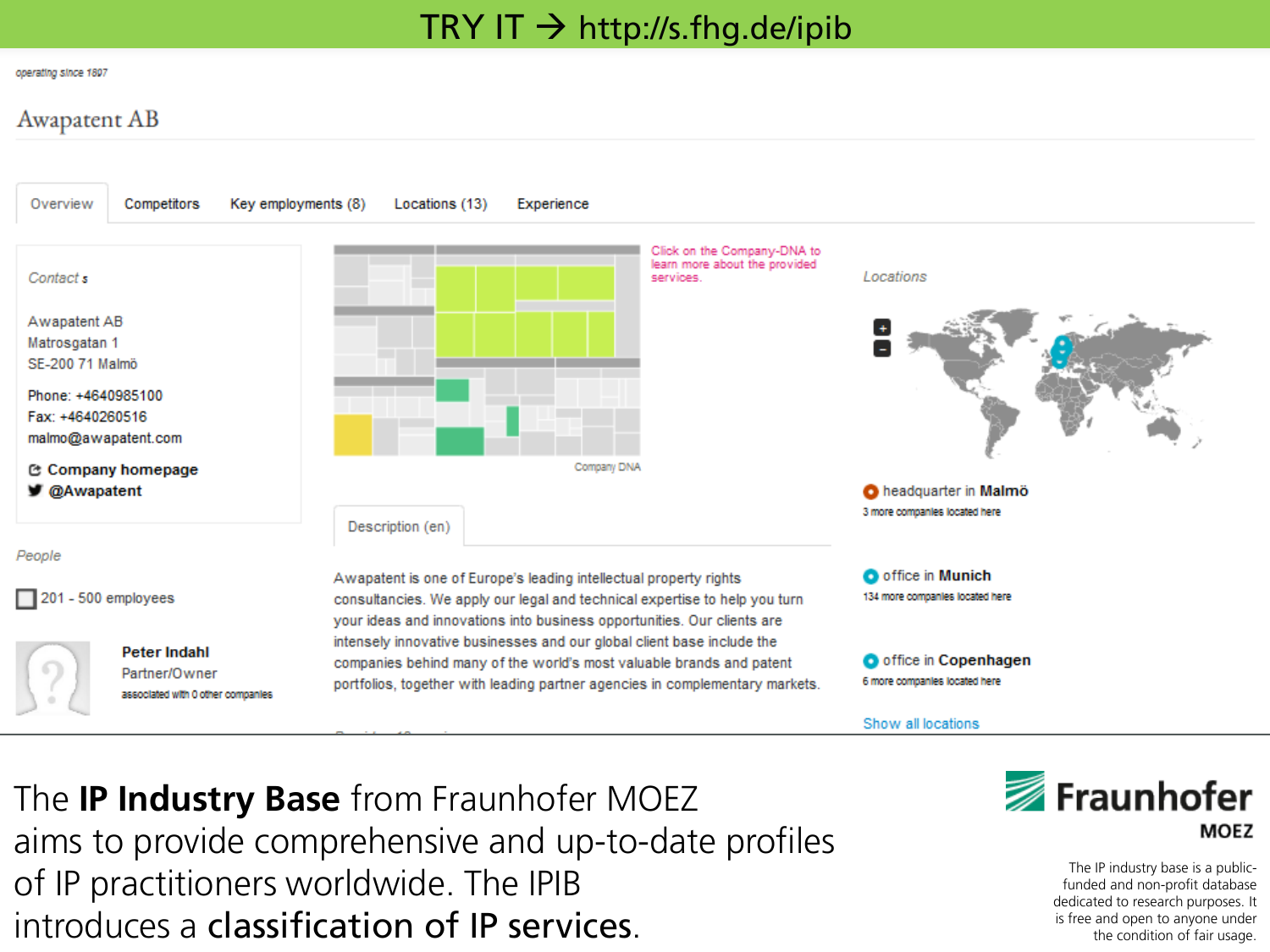# **Recommendations for IPR Financial Market**



The EC should **not** establish or support the IPR Financial Market before the underlying IPR Asset Market in Europe has not been substantially improved and the rules of this underlying market are clear to the actors.

To globally observe and analyse new attempts to trade IPR, the EC should launch a network of excellence comprising of:

- Financial community experienced in IPR trading
- IPR service proivders
- Patent offices
- SMEs and large companies within different industries
- research institutions representing different research fields and
- researchers focussing on IPR, innovation and financial markets.

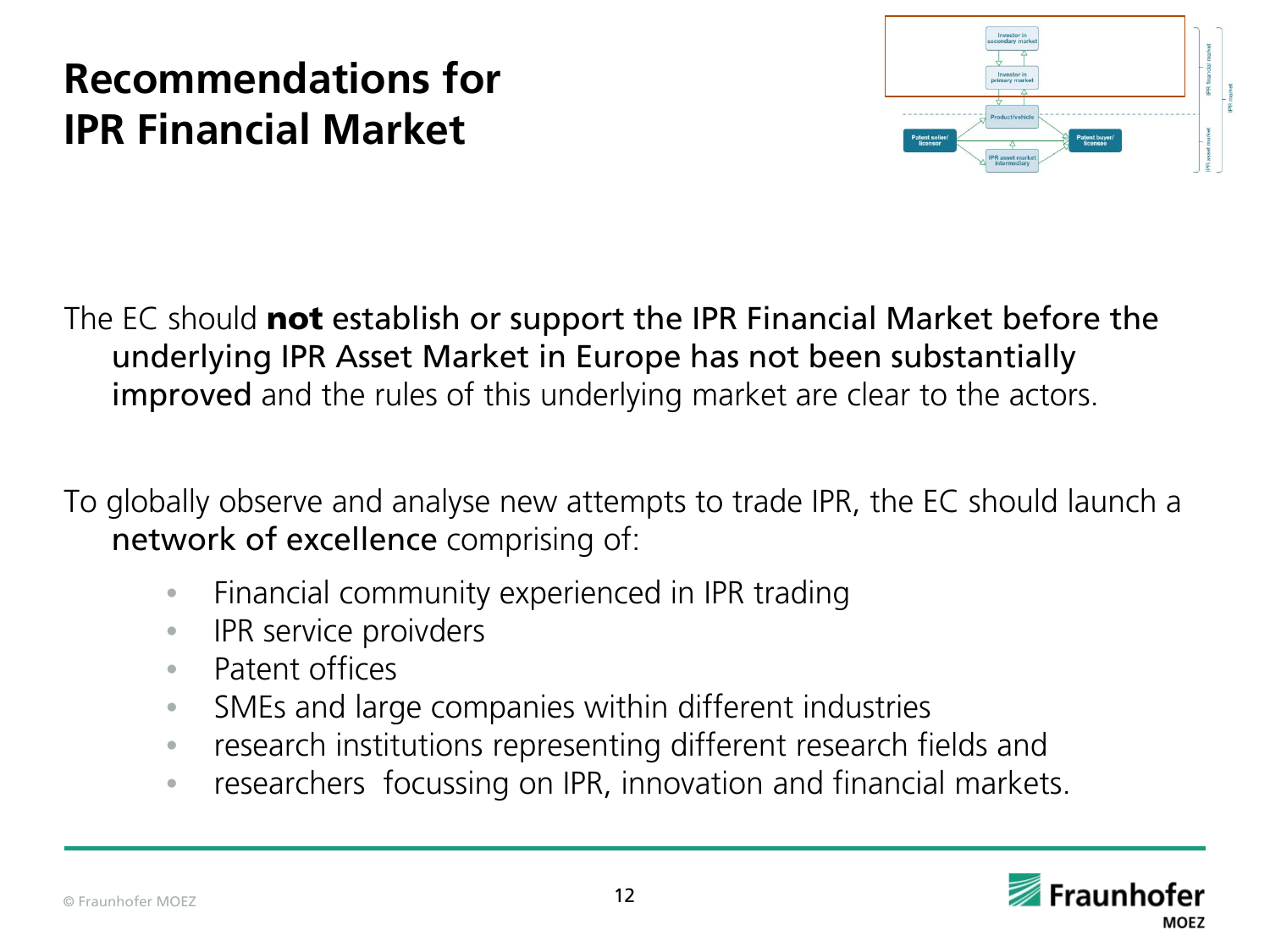### Summary Your take home message

- 1. Establishing a single European IPR asset market is mandatory. Various capacity building instruments has to be combined with a supporting IPR infrastructure.
- 2. A single European IPR Financial market should be fostered not before a well functioning asset market is established.
- 3. A European network of excellence should work to propose policy actions regarding the establishment of a single IPR Financial Market.